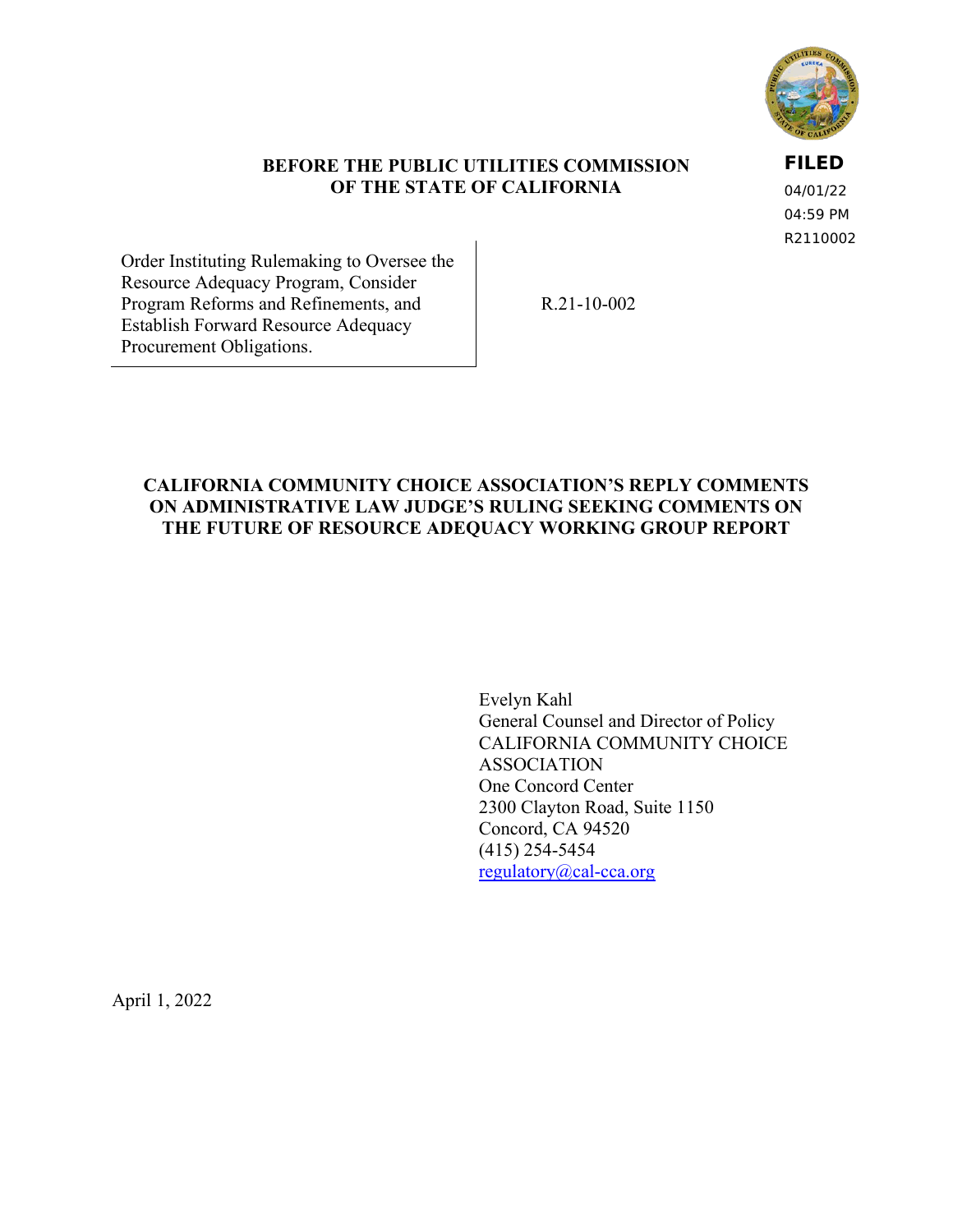# **TABLE OF CONTENTS**

| I.    |                                                                                                                                                                      |  |
|-------|----------------------------------------------------------------------------------------------------------------------------------------------------------------------|--|
| II.   | THE COMMISSION SHOULD IMPLEMENT A SOD FRAMEWORK FOR<br>THE 2025 COMPLIANCE YEAR AT THE EARLIEST, GIVEN PARTY<br>COMMENTS THAT DEMONSTRATE SIGNIFICANT ADDITIONAL     |  |
| III.  | THE CURRENT REQUIREMENTS AND PENALTY STRUCTURE                                                                                                                       |  |
| IV.   | PARTIES OVERSTATE THE COMPLEXITY OF HOURLY OBLIGATION<br>AND RESOURCE TRADING; THESE ENHANCEMENTS SHOULD BE<br>MADE TO THE 24-HOUR SLICE PROPOSAL SUCH THAT THEY ARE |  |
| V.    | WHILE THE STORAGE CHARGING REQUIREMENT MAY NEED TO<br>BE FURTHER EVALUATED FOR LONG-DURATION STORAGE IN<br>THE LONG TERM, CHARGING REQUIREMENTS SHOULD BE IN         |  |
| VI.   | IF THE 24-HOUR SLICE PROPOSAL IS NOT ADOPTED, THE<br>COMMISSION MUST ADDRESS HOW TO ACCOUNT FOR ENERGY                                                               |  |
| VII.  | CALADVOCATES' ARGUMENTS IN FAVOR OF HEDGING<br>REQUIREMENTS ARE COST-BASED RATHER THAN RELIABILITY-<br>BASED, DO NOT ACKNOWLEDGE HEDGING PRACTICES ALREADY           |  |
| VIII. | THE COMMISSION SHOULD COORDINATE WITH THE CAISO TO<br>ADOPT A UCAP FRAMEWORK, AS PARTIES' CONCERNS THAT<br>UCAP WILL NOT ACHIEVE THE DESIRED MAINTENANCE             |  |
| IX.   | MULTI-YEAR SYSTEM AND FLEXIBLE RA REQUIREMENTS<br>SHOULD BE CONSIDERED IN A SUBSEQUENT PROCEEDING WHEN                                                               |  |
| X.    | THE COMMISSION SHOULD NOT ADOPT CALADVOCATES                                                                                                                         |  |
| XI.   |                                                                                                                                                                      |  |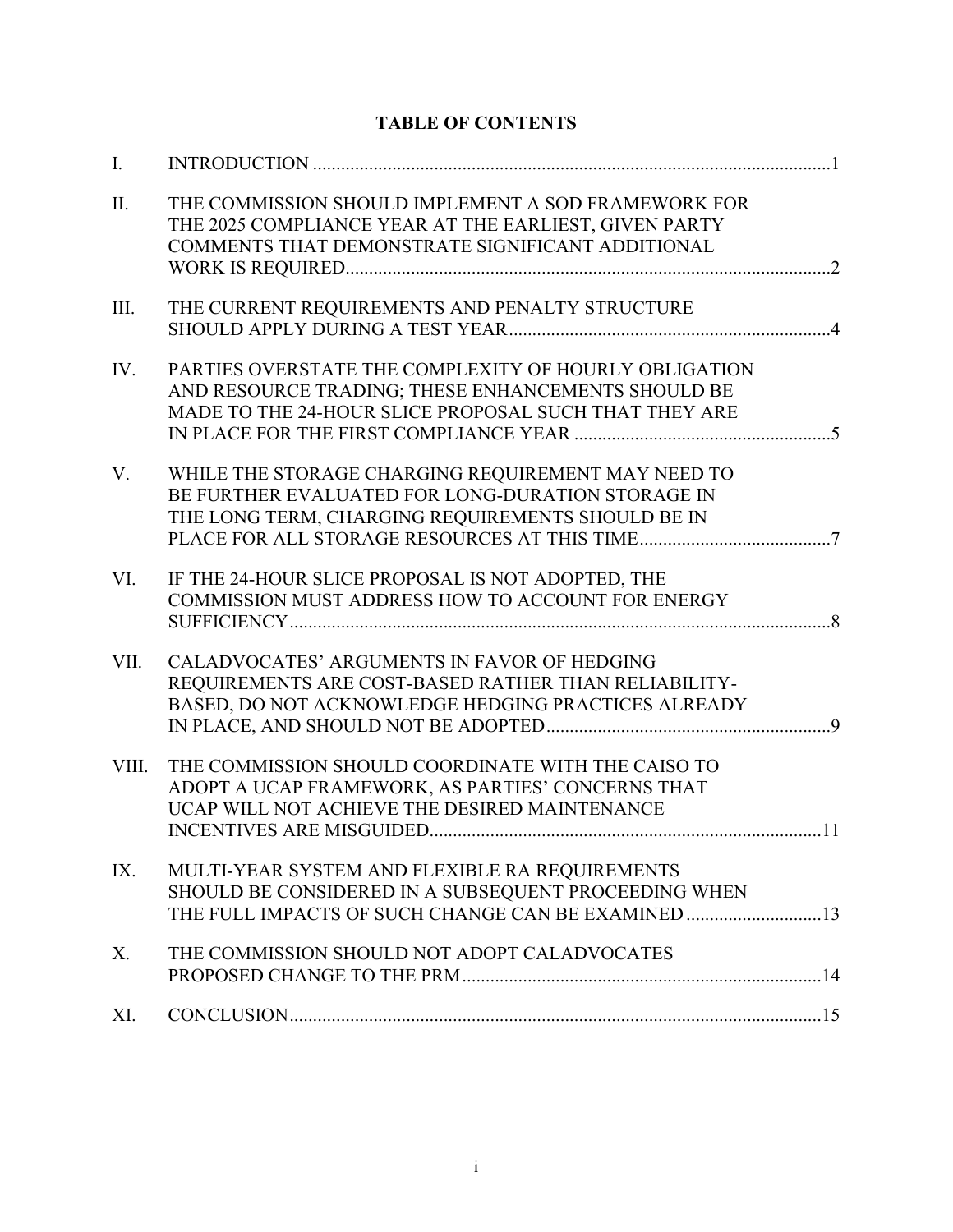### **SUMMARY OF RECOMMENDATIONS**

- The Commission should implement a slice-of-day (SOD) framework for the 2025 compliance year at the earliest, given party comments that demonstrate significant additional work is required;
- The current requirements and penalty structure should apply during a test year;
- Parties overstate the complexity of hourly obligation and resource trading; these enhancements should be made to the 24-hour slice proposal such that they are in place for the first compliance year;
- While the storage charging requirement may need to be further evaluated for longduration storage in the long term, charging requirements should be in place for all storage resources at this time;
- If the 24-hour slice proposal is not adopted, the Commission must address how to account for energy sufficiency;
- CalAdvocates' arguments in favor of hedging requirements are cost-based rather than reliability-based, do not acknowledge hedging practices already in place, and should not be adopted;
- The Commission should coordinate with the CAISO to adopt a UCAP framework, as parties' concerns that UCAP will not achieve the desired maintenance incentives are misguided;
- Multi-year system and flexible RA requirements should be considered in a subsequent proceeding when the full impacts of such change can be examined; and
- The Commission should not adopt CalAdvocates proposed change to the PRM.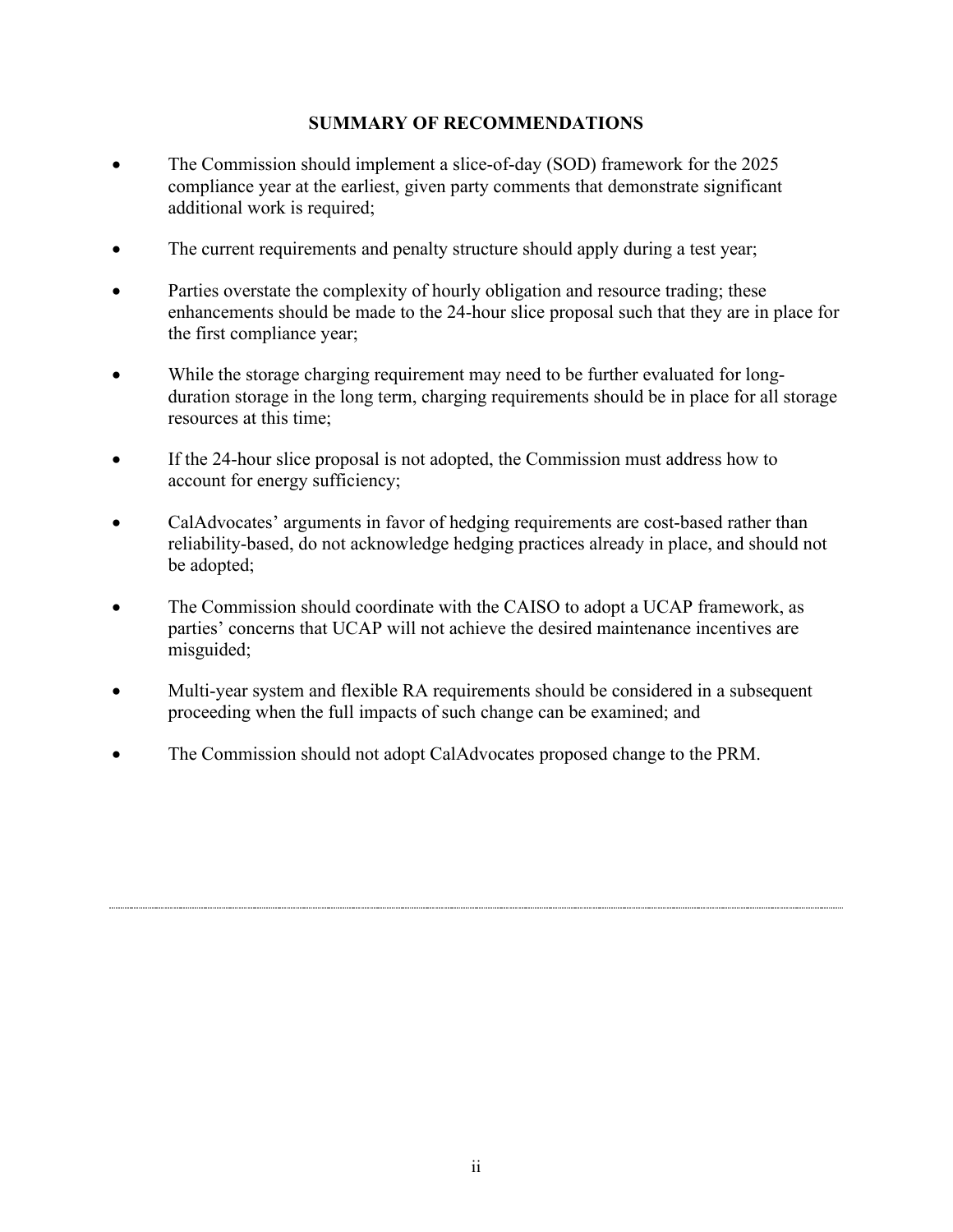### **BEFORE THE PUBLIC UTILITIES COMMISSION OF THE STATE OF CALIFORNIA**

Order Instituting Rulemaking to Oversee the Resource Adequacy Program, Consider Program Reforms and Refinements, and Establish Forward Resource Adequacy Procurement Obligations.

R.21-10-002

### **CALIFORNIA COMMUNITY CHOICE ASSOCIATION'S REPLY COMMENTS ON ADMINISTRATIVE LAW JUDGE'S RULING SEEKING COMMENTS ON THE FUTURE OF RESOURCE ADEQUACY WORKING GROUP REPORT**

## <span id="page-3-0"></span>**I. INTRODUCTION**

The California Community Choice Association<sup>[1](#page-3-1)</sup> (CalCCA) submits these Reply

Comments pursuant to the schedule set forth in the *Administrative Law Judge's Ruling Seeking* 

*Comments on the Future of Resource Adequacy Working Group Report and the Local Capacity* 

*Requirement Working Group Report*[2](#page-3-2) (Ruling), issued on March 4, 2022.

In summary, CalCCA offers the following recommendations in response to parties'

Opening Comments:

• The Commission should implement a slice-of-day (SOD) framework for the 2025 compliance year at the earliest, given party comments that demonstrate significant additional work is required;

<span id="page-3-1"></span><sup>1</sup> California Community Choice Association represents the interests of 23 community choice electricity providers in California: Apple Valley Choice Energy, Central Coast Community Energy, Clean Energy Alliance, Clean Power Alliance, CleanPowerSF, Desert Community Energy, East Bay Community Energy, Lancaster Choice Energy, Marin Clean Energy, Orange County Power Authority, Peninsula Clean Energy, Pico Rivera Innovative Municipal Energy, Pioneer Community Energy, Pomona Choice Energy, Rancho Mirage Energy Authority, Redwood Coast Energy Authority, San Diego Community Power, San Jacinto Power, San José Clean Energy, Santa Barbara Clean Energy, Silicon Valley Clean Energy, Sonoma Clean Power, and Valley Clean Energy.

<span id="page-3-2"></span><sup>2</sup> *Administrative Law Judge's Ruling Seeking Comments on the Future of Resource Adequacy Working Group Report and the Local Capacity Requirement Working Group Report*, R.21-10-002 (Mar. 4, 2022).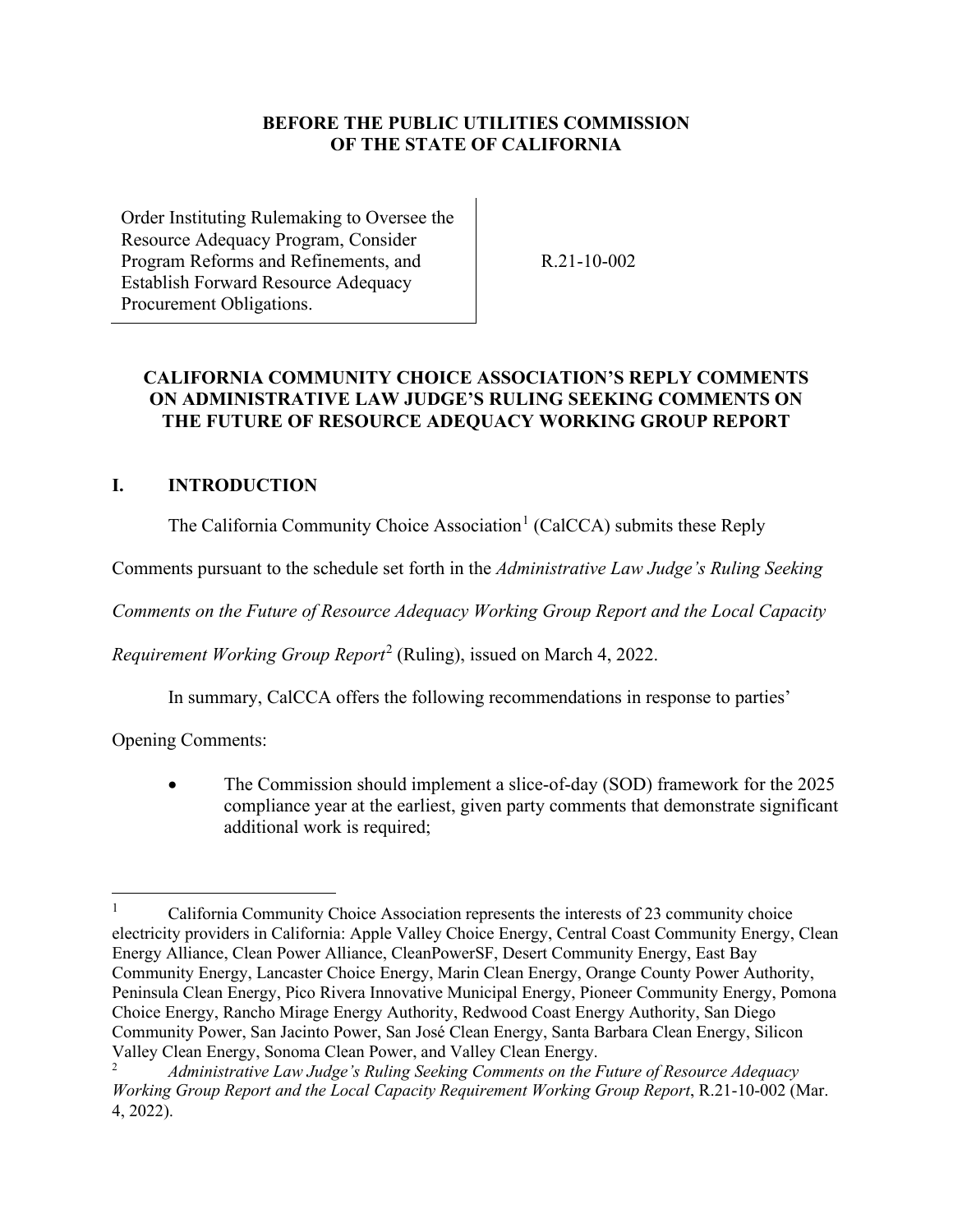- The current requirements and penalty structure should apply during a test year;
- Parties overstate the complexity of hourly obligation and resource trading; these enhancements should be made to the 24-hour slice proposal such that they are in place for the first compliance year;
- While the storage charging requirement may need to be further evaluated for long-duration storage in the long term, charging requirements should be in place for all storage resources at this time;
- If the 24-hour slice proposal is not adopted, the California Public Utilities Commission (Commission) must address how to account for energy sufficiency;
- The Public Advocates Office's (CalAdvocates') arguments in favor of hedging requirements are cost-based rather than reliability-based, do not acknowledge hedging practices already in place, and should not be adopted;
- The Commission should coordinate with the California Independent System Operator Corporation (CAISO) to adopt an unforced capacity (UCAP) framework, as parties' concerns that UCAP will not achieve the desired maintenance incentives are misguided;
- Multi-year system and flexible Resource Adequacy (RA) requirements should be considered in a subsequent proceeding when the full impacts of such change can be examined; and
- The Commission should not adopt CalAdvocates proposed change to the Planning Reserve Margin (PRM).

## <span id="page-4-0"></span>**II. THE COMMISSION SHOULD IMPLEMENT A SOD FRAMEWORK FOR THE 2025 COMPLIANCE YEAR AT THE EARLIEST, GIVEN PARTY COMMENTS THAT DEMONSTRATE SIGNIFICANT ADDITIONAL WORK IS REQUIRED**

In Opening Comments, parties provided a substantial list of open issues that need to be

developed and milestones that need to be reached in order to implement a SOD framework.

These include, among others, enhancing the transactability of the 24-hour slice proposal by

allowing hourly obligation and resource trading, finalizing hourly profiles for wind and solar

counting, vetting a new loss of load expectation (LOLE) study and resulting PRM, and

modifying the CAISO tariffs and systems to align with the new framework. CalCCA agrees that

there are a number of issues that need to be worked out prior to the Commission making a final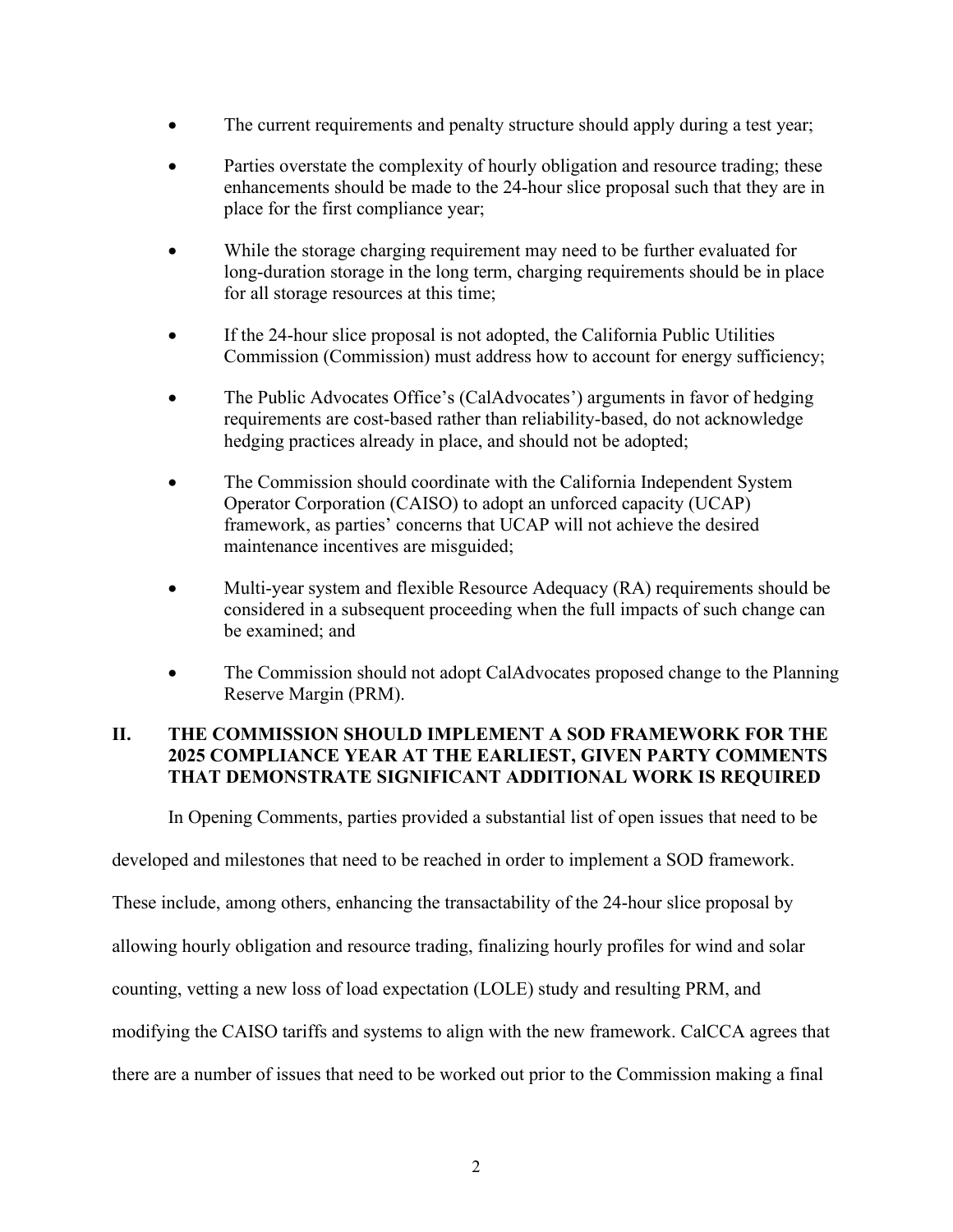decision. The Commission should allow the time necessary to fully consider and develop these open issues to ensure a reliable, cost-effective, and transactable SOD framework is implemented.

Notably, the CAISO indicates in its comments that it will be difficult for it to conduct an initiative implementable by RA-year 2024. The CAISO further describes four topics it would need to consider within an initiative to align its processes with a SOD framework, including:

- 1. Whether the CAISO should implement a program where both capacity and energy are considered, but interaction with the CAISO is simplified;
- 2. Processes for the CAISO to evaluate the energy sufficiency to meet demand and battery charging needs;
- 3. Structure and data needed to validate capacity and energy showings; and
- 4. Potential changes to CAISO processes and rules such as outage and substitution requirements and backstop cost allocation.<sup>[3](#page-5-0)</sup>

The CAISO is a critical partner with the Commission in operating California's RA program. Without the ability of the CAISO to implement a compatible framework, the benefits of a SOD framework at the Commission will be diminished. The Commission should allow the necessary time for the CAISO to run its stakeholder process to support the coordinated development of SOD reform with CAISO rule changes.

For these reasons, the Commission should not adopt a SOD framework any earlier than compliance year 2025 to allow the Commission, the CAISO, and parties time to work out open issues and to allow the CAISO time to conduct its stakeholder process. The Commission could issue a decision in Summer 2022 directing parties on which SOD proposal to move forward with (24-hour slice or two-slice), but this decision should not direct implementation any sooner than for compliance year 2025.

<span id="page-5-0"></span><sup>3</sup> *Opening Comments on the Future of Resource Adequacy Working Group Report of the California Independent System Operator Corporation*, R.21-10-002 (Mar. 24, 2022) (CAISO Comments), at 6-7.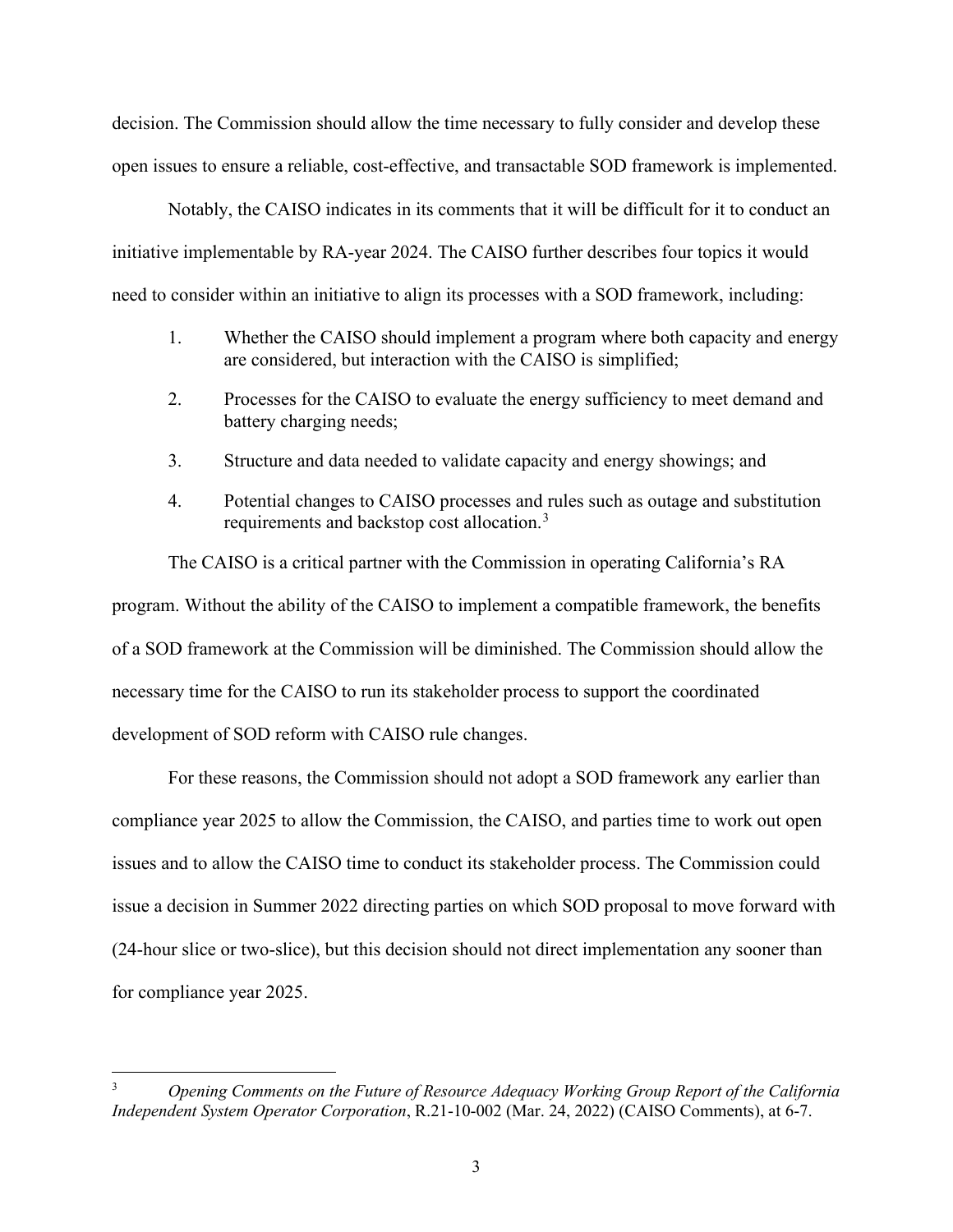#### <span id="page-6-0"></span>**III. THE CURRENT REQUIREMENTS AND PENALTY STRUCTURE SHOULD APPLY DURING A TEST YEAR**

Several parties suggest the Commission adopt a test year before fully implementing the 24 hour slice framework. During the test year, load-serving entities (LSEs) would submit non-binding hourly showings to allow the Commission and LSEs to test and evaluate how the showings and validation process works prior to the first compliance year. A test year would be beneficial in that it would allow the Commission and LSEs to work out any issues identified related to showings and validation before the first compliance year. It would also allow additional time for the Commission and parties to work out the many other open issues identified with enough time for planning and procurement to take place before the first compliance year. A 2024 test year and 2025 compliance year would balance the significant work that needs to be accomplished before the framework is ready for implementation and the urgent need for RA reform.

Pacific Gas and Electric Company (PG&E) and the Natural Resources Defense Council (NRDC) suggest that if the Commission uses a test year, the Commission could assess compliance on both the gross and net peak hours during the test year or during a year of "partial implementation."[4](#page-6-1) The Commission should not adopt this recommendation. A test year should be just that: a year to test and evaluate the structure as contemplated and adjust if necessary. This test should not change the RA rules otherwise in place, which at present are a system peak load test with maximum cumulative capacity (MCC) buckets to help ensure that resources are available to meet all other hours. The Commission must continue to apply the current rules and requirements and must not institute a net load peak measure. Doing so would effectively

<span id="page-6-1"></span><sup>4</sup> *Comments of Pacific Gas and Electric Company (U 39 E) on the RA Reform Working Group Report*, R.21-10-002 (Mar. 24, 2022) (PG&E Comments), at 1; and *Comments of the Natural Resources Defense Council on the Future of Resource Adequacy Working Group Report*, R.21-10-002 (Mar. 24, 2022), at 6.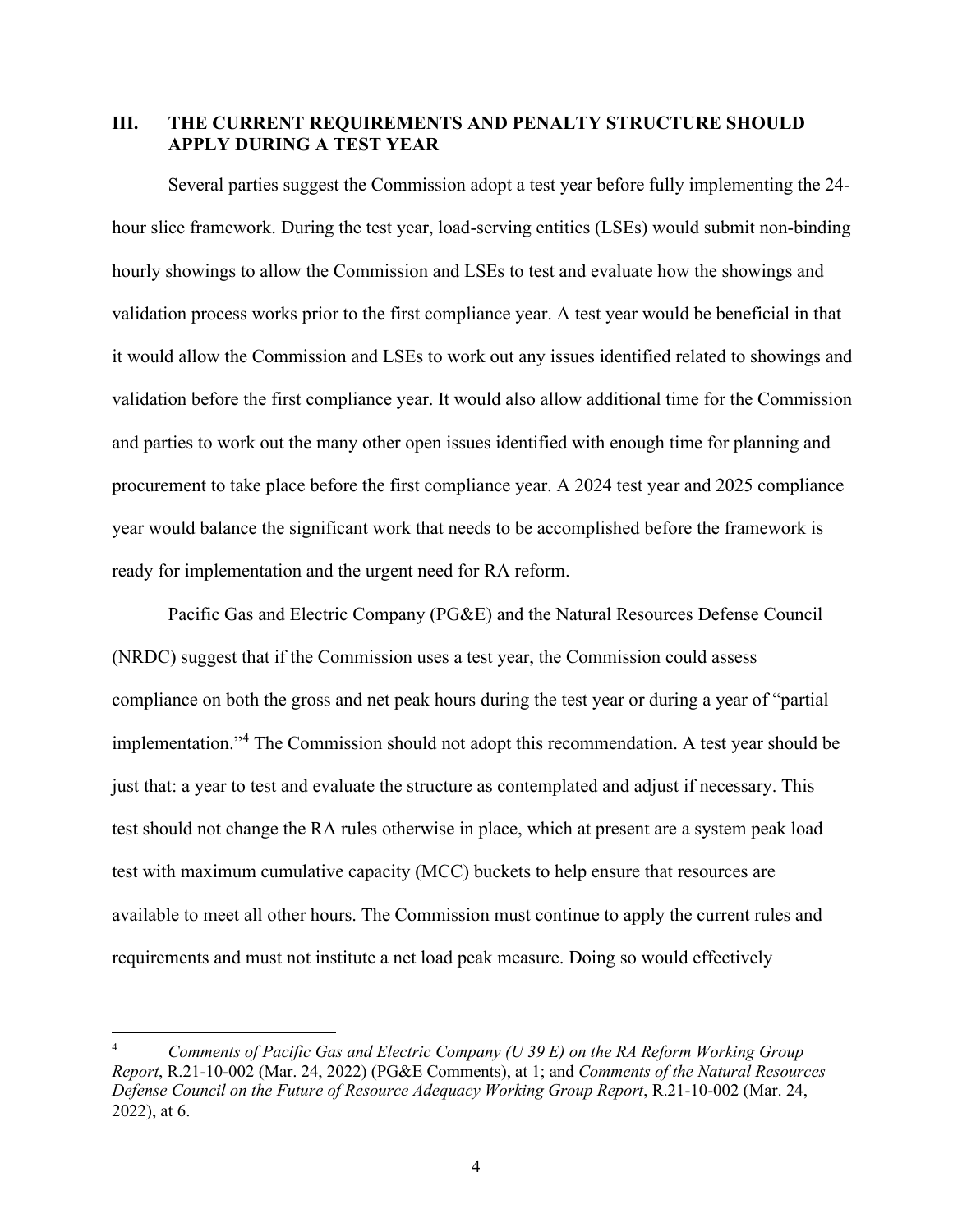implement, in part, the two-slice proposal for an interim year while knowing that the structure will change yet again the following year. Changing RA requirements in a significant fashion in such short order will make contracting for RA resources difficult. For these reasons, the Commission should use a test year to evaluate while continuing with current RA rules.

### <span id="page-7-0"></span>**IV. PARTIES OVERSTATE THE COMPLEXITY OF HOURLY OBLIGATION AND RESOURCE TRADING; THESE ENHANCEMENTS SHOULD BE MADE TO THE 24-HOUR SLICE PROPOSAL SUCH THAT THEY ARE IN PLACE FOR THE FIRST COMPLIANCE YEAR**

In Opening Comments, CalCCA expressed support for the 24-hour slice framework contingent on hourly trading of obligations and resources.<sup>[5](#page-7-1)</sup> Hourly transactability is a critical component of a 24-hour slice framework, as it would enable all LSEs to shape their resources and load to meet their obligations without creating artificial market scarcity or necessitating costly over-procurement. Without hourly transactability, the 24-hour slice framework would drive up customer costs and potentially result in the need to hold on to carbon-emitting resources that are not needed if the RA fleet could be used more efficiently through hourly trading. The minor increases in complexity are well worth the benefits of a cost-effective RA program with transactable RA products.

Some parties support considering hourly obligation and resource trading for future adoption after the initial implementation of SOD.<sup>[6](#page-7-2)</sup> If hourly trading is not allowed beginning with the first SOD compliance year, the Commission risks significant market disruption, increased customer costs, and LSEs being non-compliant despite their best efforts. In addition, there is potential to penalize an individual LSE while the sum of all RA showings meet the total

<span id="page-7-1"></span><sup>5</sup> *California Community Choice Association's Comments on Administrative Law Judge's Ruling Seeking Comments on the Future of Resource Adequacy Working Group Report*, R.21-10-002 (Mar. 24, 2022), at 4-11.

<span id="page-7-2"></span><sup>6</sup> California Efficiency + Demand Management Council, California Energy Storage Alliance, Green Power Institute, and Solar Energy Industries Association and the Large-scale Solar Association.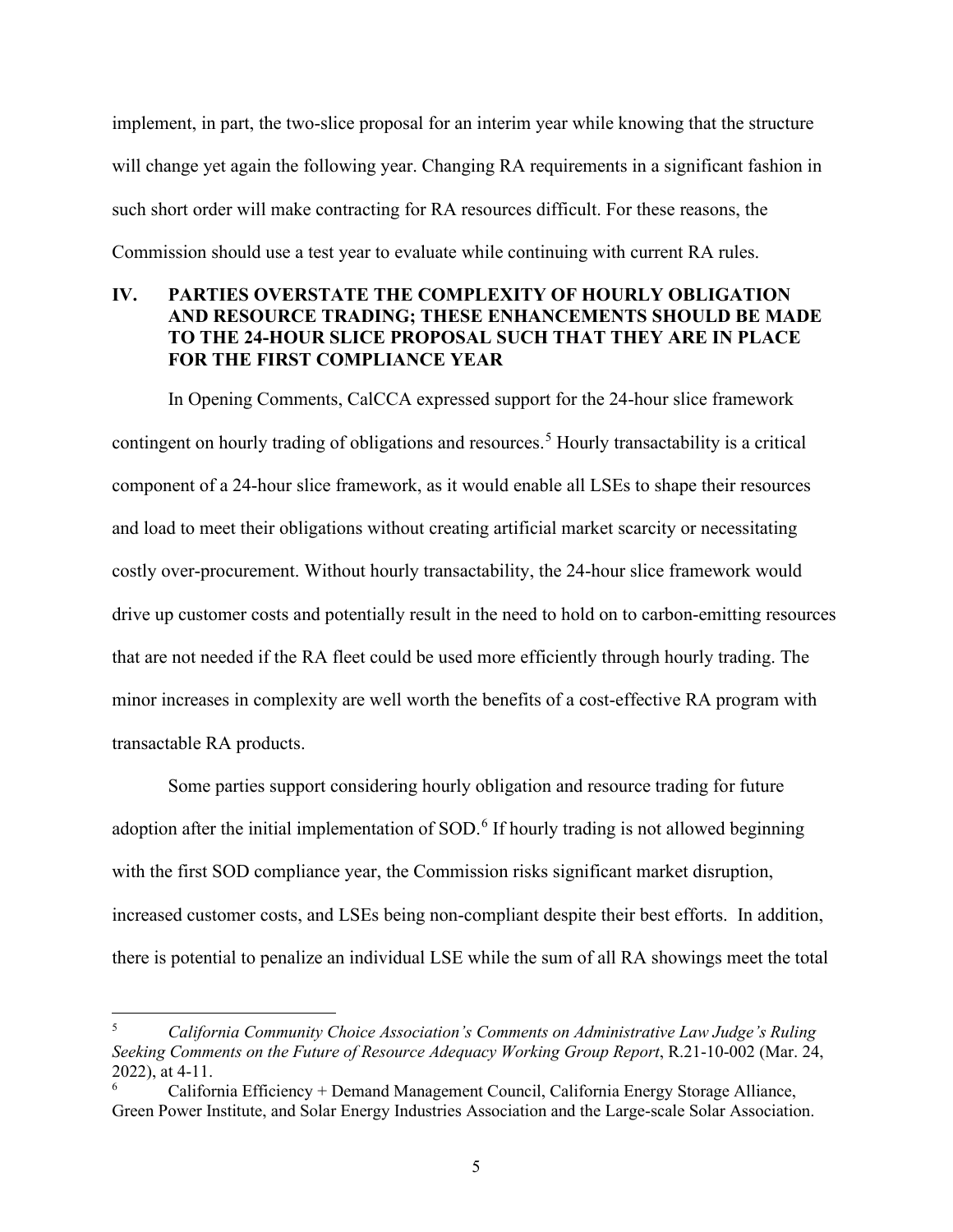system need when the individual LSE cannot meet an hour or sub-set of hours due to the lack of ability to trade to meet those hourly requirements. In sum, in order to prevent "leaning" the inability to trade will potentially ignore diversity. While the 24-hour slice proposal has the benefit of ensuring all LSEs bring enough capacity to meet their hourly needs without leaning on the system or other LSEs, this cannot be accomplished at the expense of non-investor-owned utility (IOU) LSEs being subject to artificially scarce RA supply while the IOU LSEs being unnecessarily long. Section 380 requires the RA program to "[m]aximize the ability of community choice aggregators (CCAs) to determine the generation resources used to serve their customers."<sup>[7](#page-8-0)</sup> Subjecting non-IOU LSEs (CCAs) to procuring artificially scarce RA supply due to the inability to transact to meet their obligations conflicts with a fundamental objective of the RA program. Therefore, the 24-hour slice proposal should be implemented with hourly resource and RA obligation trading beginning with the initial compliance year.

Other parties express concern about the perceived complexity hourly trading would add to the 24-hour slice framework.<sup>[8](#page-8-1)</sup> These concerns overstate the complexity of hourly obligation and resource trading. Currently, resources can sell portions of its capacity to multiple LSEs (*e.g.,* 70 percent of its capacity to LSE 1 and 30 percent of its capacity to LSE 2). The Commission validates showings to ensure no portions of resources' capacity are sold to multiple LSEs. This would continue to be allowed under the 24-hour slice proposal. Hourly transactions of resources and obligations can and should also be allowed to ensure LSEs can comply in each hour. The Commission should similarly evaluate hourly transactions to ensure no capacity is doublecounted. While this adds some additional complexity for LSEs who would need to transact these

<span id="page-8-0"></span><sup>7</sup> Public Utilities Code § 380(b)(5).

<span id="page-8-1"></span><sup>8</sup> California Environmental Justice Alliance (CEJA) and the Union of Concerned Scientists (UCS), and California Large Energy Consumers Association (CLECA).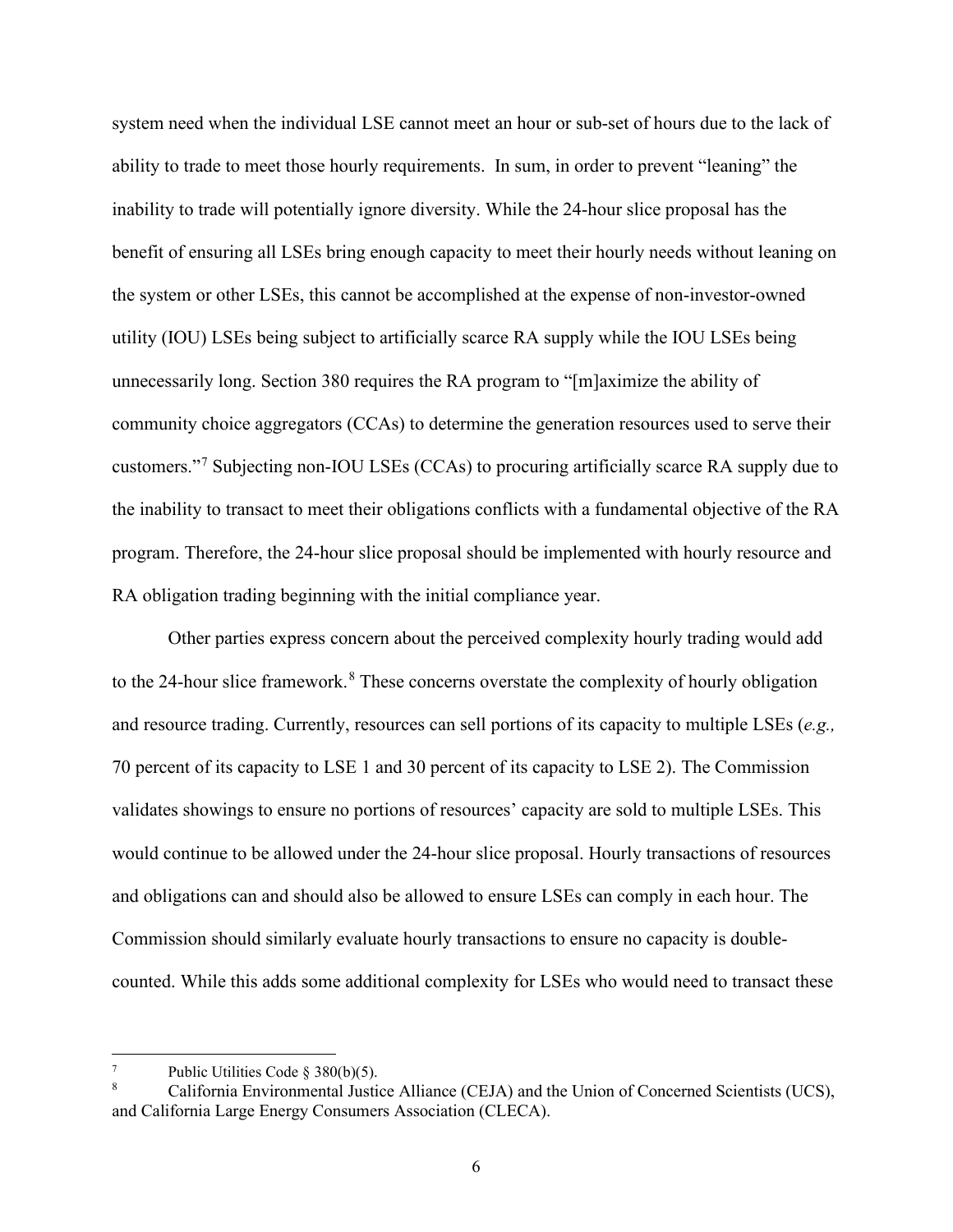hourly products, LSEs who would be doing these transactions have indicated that is not only worth the additional complexity, but also a critical component for the 24-hour slice proposal to be workable.

Indeed, moving to hourly is akin to the current RA system. That is, today there are monthly RA requirements. Parties transact individual months and are not restricted to purchasing in time frames longer than the compliance obligation. While parties may purchase multiple months to multiple years, they are not obligated to do so. Rather, an LSE can show a resource for an individual month provided the resource also provides a supply plan. With an hourly requirement, it is not logical to require LSEs to procure more than an individual hour as that is the compliance obligation.

#### <span id="page-9-0"></span>**V. WHILE THE STORAGE CHARGING REQUIREMENT MAY NEED TO BE FURTHER EVALUATED FOR LONG-DURATION STORAGE IN THE LONG TERM, CHARGING REQUIREMENTS SHOULD BE IN PLACE FOR ALL STORAGE RESOURCES AT THIS TIME**

Form Energy, Inc., requests that if Southern California Edison Company's (SCE's) 24-hour slice proposal is adopted, any storage device capable of output for a duration of 12 hours or more be exempt from the charging sufficiency testing recommended in the SCE proposal.<sup>[9](#page-9-1)</sup> The use of storage with a discharge period of 12 hours or multiple days is very unique and will likely ultimately require further evaluation of the reliability it can provide including how charge energy is made available and assured to be available in a program like RA. The use of such a device to provide RA reliability, however, should not be exempted from the evaluation of charge energy in the near term. Doing so could result in paper compliance without sufficient energy to discharge the resource to meet reliability needs.

<span id="page-9-1"></span><sup>9</sup> *Comments of Form Energy, Inc. on the Future of Resource Adequacy Working Group Report*, R.21-10-002 (Mar. 24, 2022), at 3-4.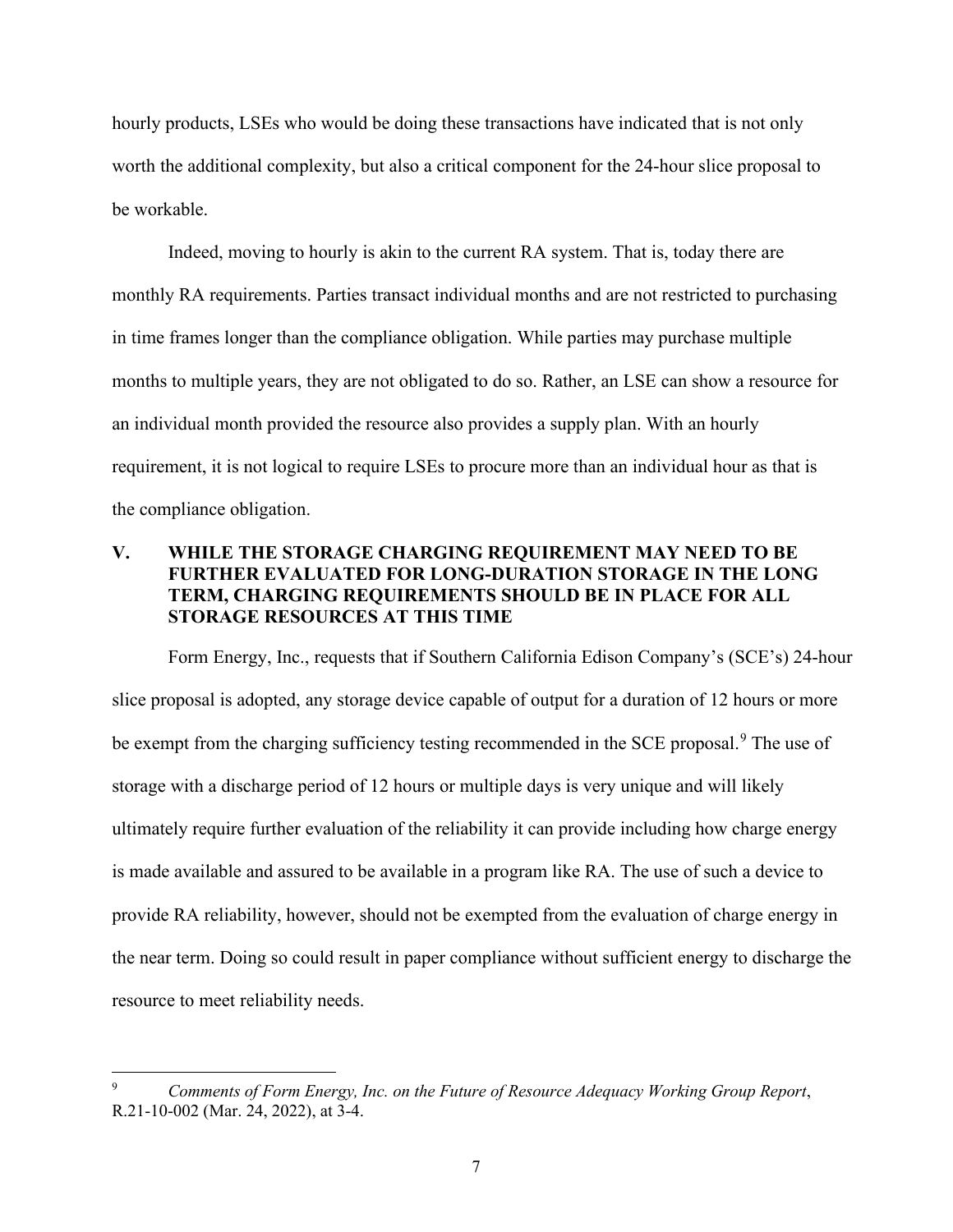Longer-term, CalCCA agrees that the resource may not charge during the peak load day in any hour relying instead on charging that occurred days or even weeks prior. Such a complication will ultimately require further evaluation to determine how the RA program should assess the efficacy of such facilities. In the near term, with very few of such resources interconnected or in the development stages, it is not appropriate to provide a waiver that could compromise the RA program while a longer-term evaluation is being performed and modifications made to the RA program to account for the unique characteristics of this type of resource.

#### <span id="page-10-0"></span>**VI. IF THE 24-HOUR SLICE PROPOSAL IS NOT ADOPTED, THE COMMISSION MUST ADDRESS HOW TO ACCOUNT FOR ENERGY SUFFICIENCY**

Parties take varying positions on the use or retirement of MCC buckets. CEJA and UCS claim that under either model, the MCC buckets should be retired.<sup>[10](#page-10-1)</sup> CalAdvocates, on the other hand, recommends retaining MCC buckets regardless of which model the Commission chooses.<sup>[11](#page-10-2)</sup> The CAISO appears to take a middle ground, dependent upon circumstances, noting that the actual RA fleet made available in any month may differ from the fleet used to create Effective Load Carrying Capacity (ELCC) values. Therefore, the CAISO suggests that the availability of energy from the RA fleet may not be assured. This may necessitate the use of MCC buckets so as not to over-rely on use-limited resources under Gridwell Consulting's (Gridwell) two-slice proposal. CalCCA agrees with the CAISO with regard to the Gridwell two-slice proposal in that the potential differences between the RA pool available in any month and the resources used to develop ELCC may not provide enough confidence that the system will be energy sufficient in all hours without the use of MCC buckets.

<span id="page-10-1"></span><sup>10</sup> *California Environmental Justice Alliance and Union of Concerned Scientists Opening Comments on the Future of Resource Adequacy Working Group Report*, R.21-10-002 (Mar. 24, 2022), at  $11-12.$ 

<span id="page-10-2"></span><sup>11</sup> *Comments of the Public Advocates Office on the Future of Resource Adequacy Working Group Report,* R.21-10-002 (Mar. 24, 2022) (CalAdvocates Comments), at 16-17.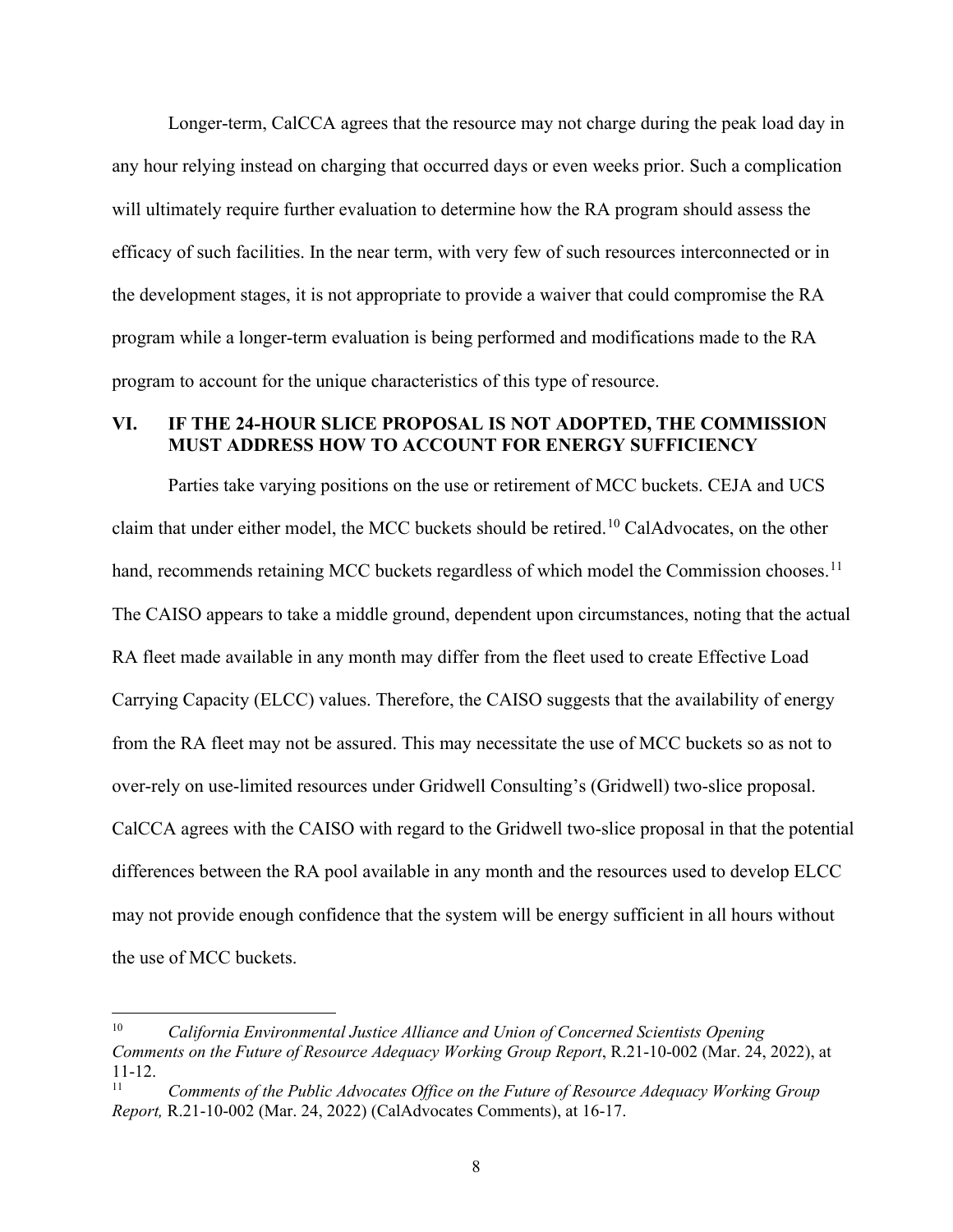With regard to SCE's 24-hour slice proposal, where use limitations are accounted for in the resource counting rules (*i.e.*, limiting how many hours in a day the resource can be counted upon), limitations on days of availability need to be addressed. For demand response, this is accomplished through a standard in which demand response resources must be available for four consecutive hours over three consecutive days.<sup>[12](#page-11-1)</sup> Given that peak loads do not happen in every day of the month, a system allowing for certain resources to not be available on every day is a reasonable outcome. Determining the minimum number of days a resource must be available should be evaluated under the LOLE study to ensure that the appropriate level of reliability from such resources is being provided and a maximum amount of resources that an LSE could claim that are available for the minimum number of days is appropriate. In short, the Gridwell model will likely continue to require an MCC bucket methodology while the SCE proposal does not. Both models would likely require a limitation on the number of resources that are not available for the hours shown for every day of the month.

### <span id="page-11-0"></span>**VII. CALADVOCATES' ARGUMENTS IN FAVOR OF HEDGING REQUIREMENTS ARE COST-BASED RATHER THAN RELIABILITY-BASED, DO NOT ACKNOWLEDGE HEDGING PRACTICES ALREADY IN PLACE, AND SHOULD NOT BE ADOPTED**

CalAdvocates supports the implementation of a mandatory hedging program through the

RA mechanism. While CalAdvocates states:

"There is the potential for numerous ratepayer and LSE operational benefits associated with hedging tools like the hedging proposals in the Slice of Day Report and the use of tolling agreements; tools that can be developed and applied through the RA program,"<sup>[13](#page-11-2)</sup>

<span id="page-11-1"></span><sup>12</sup> Decision (D.) 11-06-022, *Decision Adopting Local Procurement Obligations for 2012 and Further Reining the Resource Adequacy Program*, R.09-10-032 (June 23, 2011).

<span id="page-11-2"></span>CalAdvocates Comments at 10.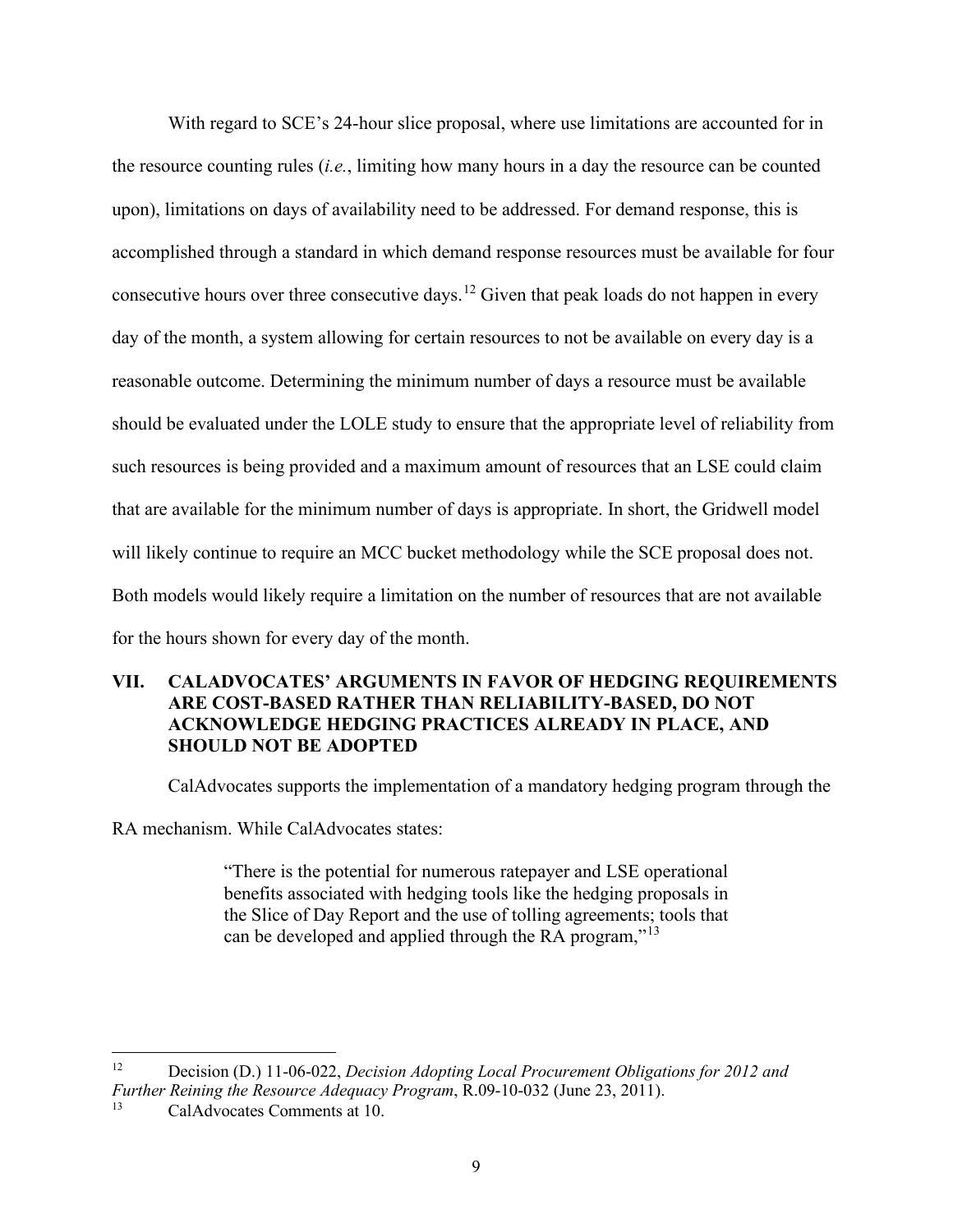none of the six plus pages CalAdvocates dedicates to the topic describe the "operational benefits" with regard to increased grid reliability from resource adequacy. The entire description is based on the false premise that LSEs are insufficiently hedged based upon 1) a decrease in the amount of tolling agreements; and 2) a report that the Energy Division staff provided indicated the CCAs and Electric Service Providers (ESPs) were less forward contracted than IOUs. While noting that "the data are not informed by any non-commodity hedge information", CalAdvocates concludes that CCAs and ESPs are "particularly exposed to price spikes on the CAISO energy market."<sup>[14](#page-12-0)</sup>

The RA program is and should be about providing a reliable set of resources to meet grid reliability needs. When the Commission identified an issue with imports that would allow capacity to likely not be struck due to bidding at the cap, the Commission put in place new rules to address it.[15](#page-12-1) This proceeding has not identified a similar situation from resources interconnected to the CAISO grid. This is because such resources are not able to sell the energy coming from their capacity off grid without offering it into the CAISO market at a price that it will clear. The exact opposite was true for RA imports. Thus, the only threat to reliability with in-state resources is for an RA resource to exercise market power through financial withholding (*i.e.*, bidding the resource excessively high to avoid market-clearing making the market clear on higher-priced resources). This fails to recognize that the CAISO does have market power mitigation in place for all local area resources and has a stakeholder process in progress to evaluate system market power mitigation. In addition, post-2000 California energy crisis, the Federal Energy Regulatory Commission (FERC) has made clear that such withholding is in

<span id="page-12-1"></span><span id="page-12-0"></span><sup>14</sup> *Id.* at 10.<br><sup>15</sup> D.20-06-028, *Decision Adopting Resource Adequacy Import Requirements*, R.17-09-020 (June 25, 2020).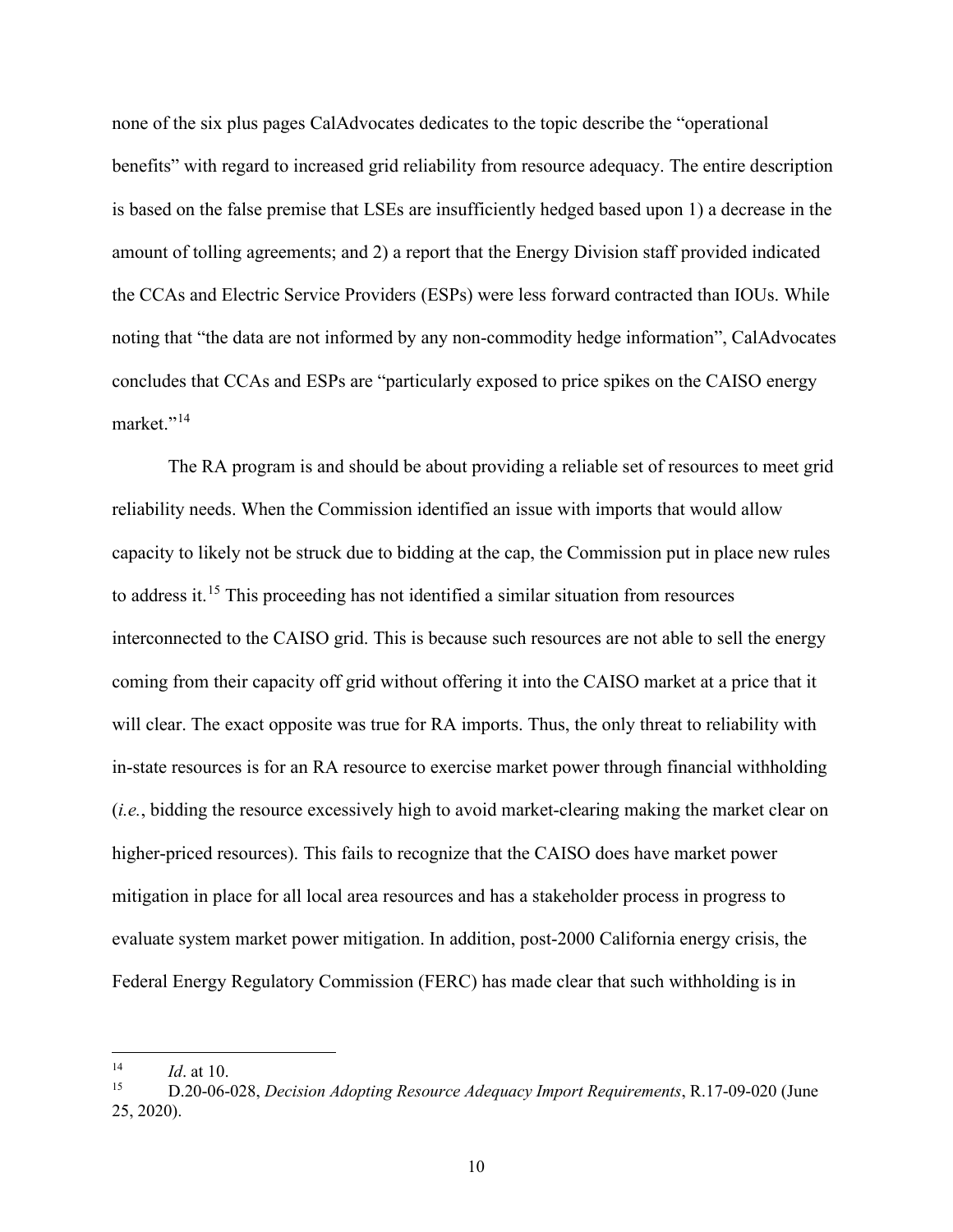violation of FERC regulation with significant penalties to those found to have used such schemes.

Thus, other than concerns over costs to customers, the current proceeding and CalAdvocates have not advanced the reliability argument necessary to conclude that the RA program should be amended to include a market power mitigation tool. While many parties are concerned about customer costs, those concerns extend not only to CalAdvocates and the Commission but to every LSE that serves customers in California. The responsibility for the efficacy of hedges put in place to protect customers from market price volatility is not that of the Commission for every LSE even if those LSEs do have to comply with the Commission for RA reliability.

Since the proceeding has not identified a reliability threat not already addressed by other regulations including those administered by other authorities, the implementation of a market power mitigation process in the RA construct serves to regulate the financial activities of market participants outside of the jurisdiction of this Commission and should therefore be rejected.

#### <span id="page-13-0"></span>**VIII. THE COMMISSION SHOULD COORDINATE WITH THE CAISO TO ADOPT A UCAP FRAMEWORK, AS PARTIES' CONCERNS THAT UCAP WILL NOT ACHIEVE THE DESIRED MAINTENANCE INCENTIVES ARE MISGUIDED**

Several parties express support for the adoption of a "UCAP-light" for thermal resource counting, meaning a thermal resource's qualifying capacity (QC) would be derated to account for thermal derates only, and not other types of forced outage.<sup>[16](#page-13-1)</sup> CLECA expresses concern that because forced outage rates are reliant on historical performance, expanding UCAP beyond ambient derates to include other types of forced outages may discourage investments that would improve resource performance given that improved performance would take years to be reflected

<span id="page-13-1"></span><sup>&</sup>lt;sup>16</sup> CLECA, the Independent Energy Producers Association, and Shell Energy North America (US), L.P. d/b/a Shell Energy Solutions.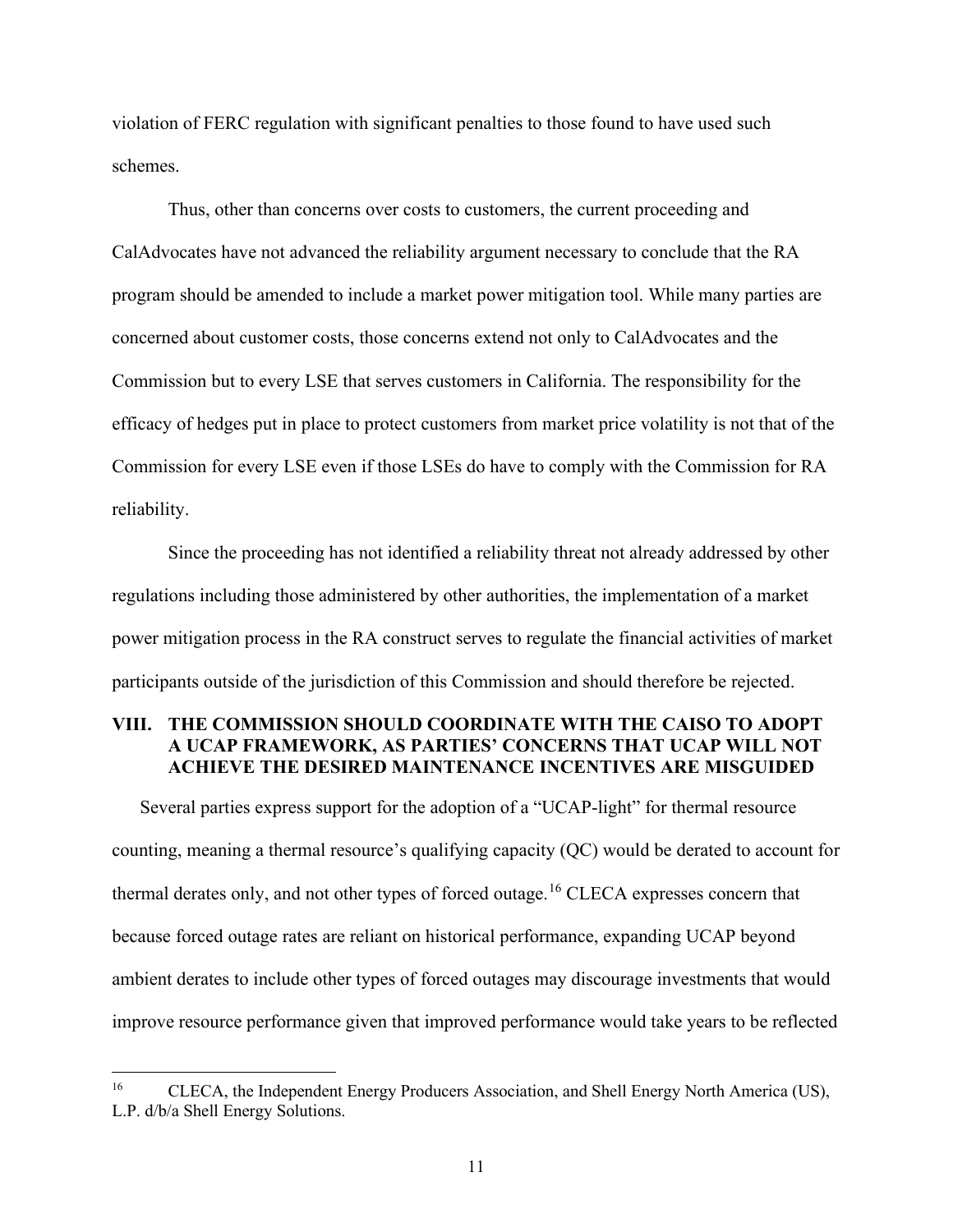in the QC.[17](#page-14-0) However, UCAP should incentivize resource maintenance better than the structure currently in place that relies on the Resource Adequacy Availability Incentive Mechanism (RAAIM) and substitution requirements. The CAISO has presented data in its RA Enhancements initiative that suggests the current structure does not result in substitutions to cover forced outages, indicating incentives to perform maintenance do not currently exist.[18](#page-14-1) 

UCAP, on the other hand, would directly utilize unit-specific past performance, the best predictor of future performance, to inform the reliability contribution of the unit for the purposes of resources adequacy. This should incentivize resources to perform maintenance and improve their reliability in the first instance to avoid forced outages and maintain a high UCAP value. Most other resources on the system are valued based on historical performance in some manner (*e.g.*, exceedance for hydro, ELCC for wind and solar) so it is unclear why parties suggest using historical information for thermal resources is inappropriate. Resources with demonstrated reliability improvements would see such results reflected in their capacity value fully within three years. To ensure maintenance that improves the reliability of a resource is more quickly reflected the net qualifying capacity, the Commission could adopt a weighting mechanism as proposed by the CAISO to weight more recent outages more heavily.<sup>[19](#page-14-2)</sup> This would strengthen the incentives to perform planned maintenance that are already inherent within a UCAP methodology because maintenance that results in improved reliability of the plant would be reflected in the plant's RA value sooner.

<span id="page-14-1"></span><span id="page-14-0"></span>17 *California Large Energy Consumers Association Comments on Administrative Law Judge's Ruling Seeking Comments on the Future of Resource Adequacy Working Group Report and the Local Capacity Requirement Working Group Report*, R.21-10-002 ( Mar. 24, 2022), at 6-7. 18 *Resource Adequacy Enhancements Fifth Revised Straw Proposal,* July 7, 2020, at 98-100: [http://www.caiso.com/InitiativeDocuments/FifthRevisedStrawProposal-](http://www.caiso.com/InitiativeDocuments/FifthRevisedStrawProposal-ResourceAdequacyEnhancements.pdf)ResourceAdequacyEnhancements.pdf<br>
<sup>19</sup> Final Report at 56.

<span id="page-14-2"></span>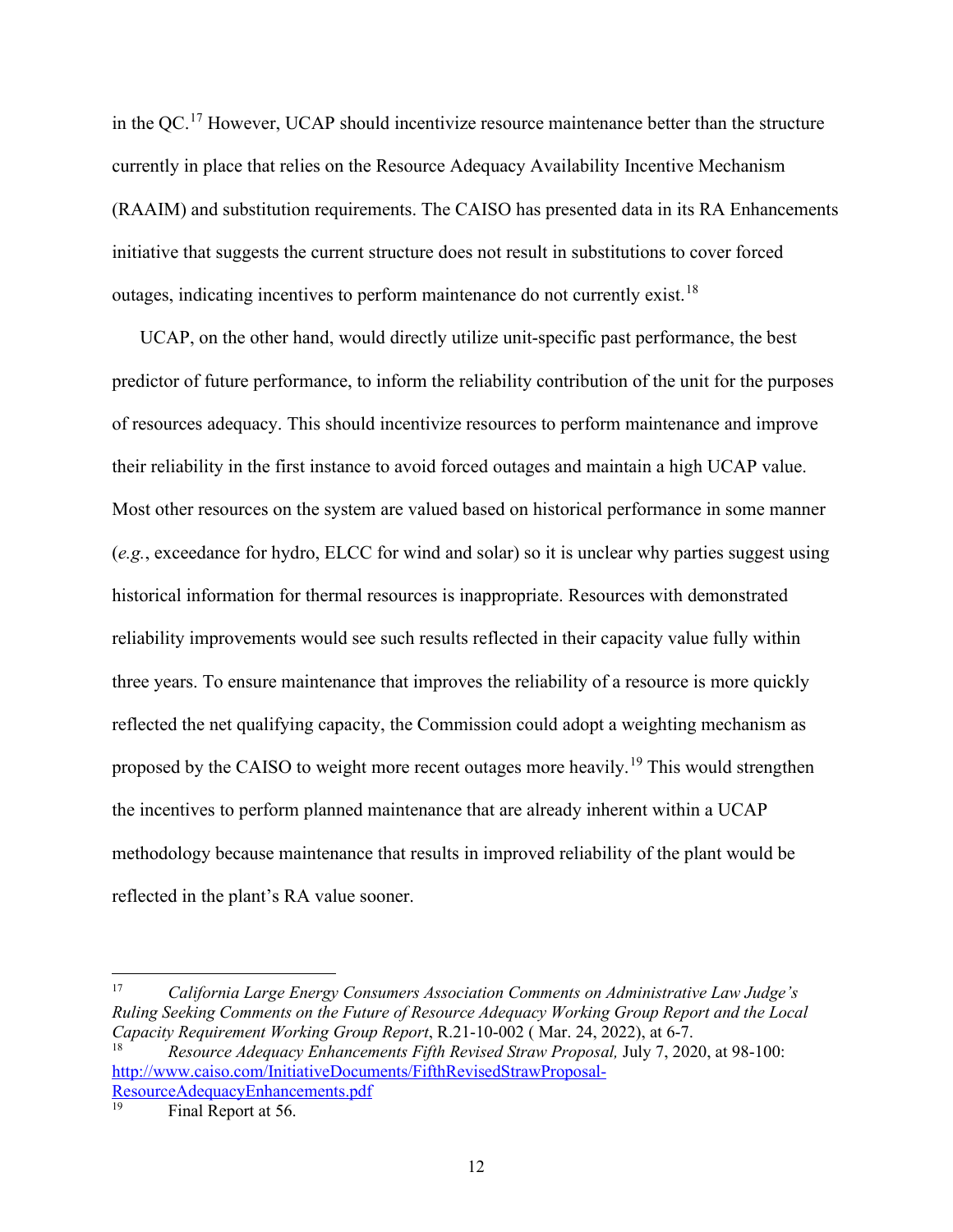For these reasons, the Commission and the CAISO should work together to adopt a UCAP framework in a coordinated manner that would improve the incentives for resources to be available and perform planned maintenance.

#### <span id="page-15-0"></span>**IX. MULTI-YEAR SYSTEM AND FLEXIBLE RA REQUIREMENTS SHOULD BE CONSIDERED IN A SUBSEQUENT PROCEEDING WHEN THE FULL IMPACTS OF SUCH CHANGE CAN BE EXAMINED**

Few parties support moving to a multi-year forward system and/or flexible RA requirement at this time. CalCCA sees two important reasons not to pursue such a mechanism at this time. First, the interaction of the Central Procurement Entity (CPE) and its impact on LSE procurement would need to be evaluated. This is particularly problematic since in 2021 procurement for 2023 delivery, PG&E as the CPE had a significant short-fall in meeting the local area needs and SCE also experienced a more minor short-fall. Since all non-self-shown resources are paid by the CPE, the costs and benefits are allocated via cost allocation mechanism to all LSEs in the CPE Transmission Access Charge (TAC) Area. The current insufficient procurement by the CPEs has caused difficulty for all LSEs in completing their own system and flexible procurement for 2023. This difficulty is only somewhat mitigated by the fact that there are still seven months total before the year-ahead showing for 2023. Even with this amount of time, the LSEs are left with little time to know of their allocation and perform final procurement. If the system and flexible RA requirements are moved to a multi-year forward process the time between CPE procurement and potential CPE deficiency, prior to LSE procurement will make such a process very uncertain and potentially expensive for customers. In order to address this, the Commission needs to evaluate the efficacy of the CPE process and in doing so, would need to evaluate the necessary timing to make a CPE and LSE procurement for multiple years forward work seamlessly and effectively for the CPEs and LSEs alike.

13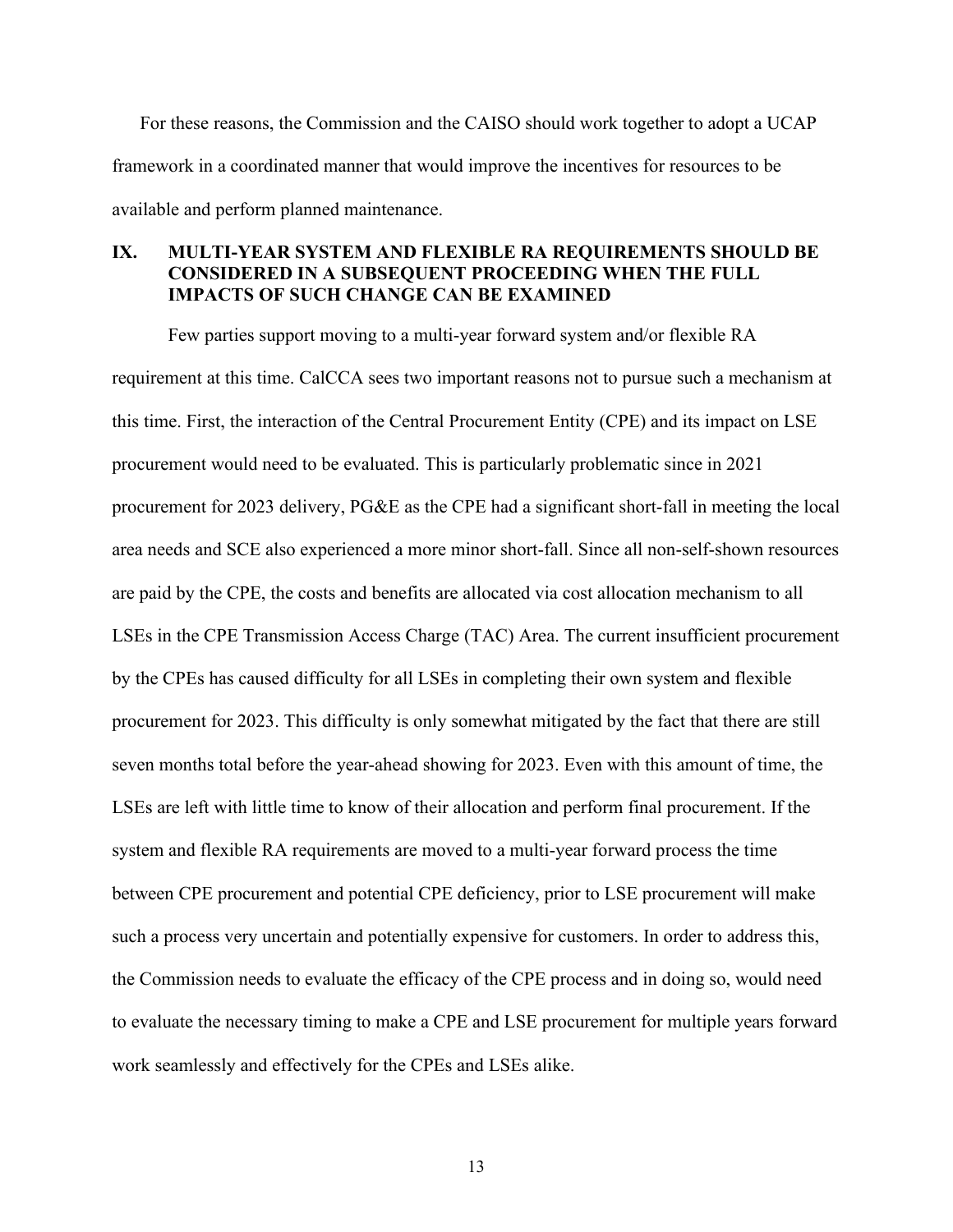In addition, the proceeding has yet to evaluate the interaction of load migration and the minimum requirements for a multi-year forward requirement. Given that this could be particularly difficult with no clear guidance on which structural RA reform model the Commission will choose and how transactability will be resolved, moving to a multi-year forward requirement with load uncertainty, resource counting uncertainty, and basic RA structure uncertainty seems to be an ill-advised action.

For these reasons, the Commission should not adopt a multi-year forward system and/or flexible RA requirement at this time.

## <span id="page-16-0"></span>**X. THE COMMISSION SHOULD NOT ADOPT CALADVOCATES PROPOSED CHANGE TO THE PRM**

CalAdvocates recommends the CEC develop an hourly 1-in-5 weather year forecast as part of its efforts to support the Slice-of-Day framework.<sup>20</sup> This recommendation builds on CalAdvocates' comments to the Energy Division's Loss of Load Expectation Study (Study) in which CalAdvocates recommend a 13 percent PRM be applied to a 1-in-5 forecast to set RA requirements. CalCCA reiterates its position in reply comments to the Study that the Commission should not adopt a new level of forecast and resulting PRM in favor of a PRM based on robust LOLE analysis.<sup>[21](#page-16-2)</sup> LOLE studies are critical to inform the amount of resources that need to be procured as RA in order to meet a targeted level of reliability under any SOD framework adopted. The Commission should therefore perform a robust stakeholder process to ensure the assumptions of the LOLE study are reasonable and reflect the counting methodologies ultimately adopted under the new framework.

<span id="page-16-1"></span><sup>20</sup> CalAdvocates Comments at 18.

<span id="page-16-2"></span><sup>21</sup> *California Community Choice Association's Reply Comments on the Local Capacity Requirement (LCR) Final Working Group Report and Energy Division's Loss of Load Expectation Study*, R.21-10-002 (Mar. 22, 2022), at 4.